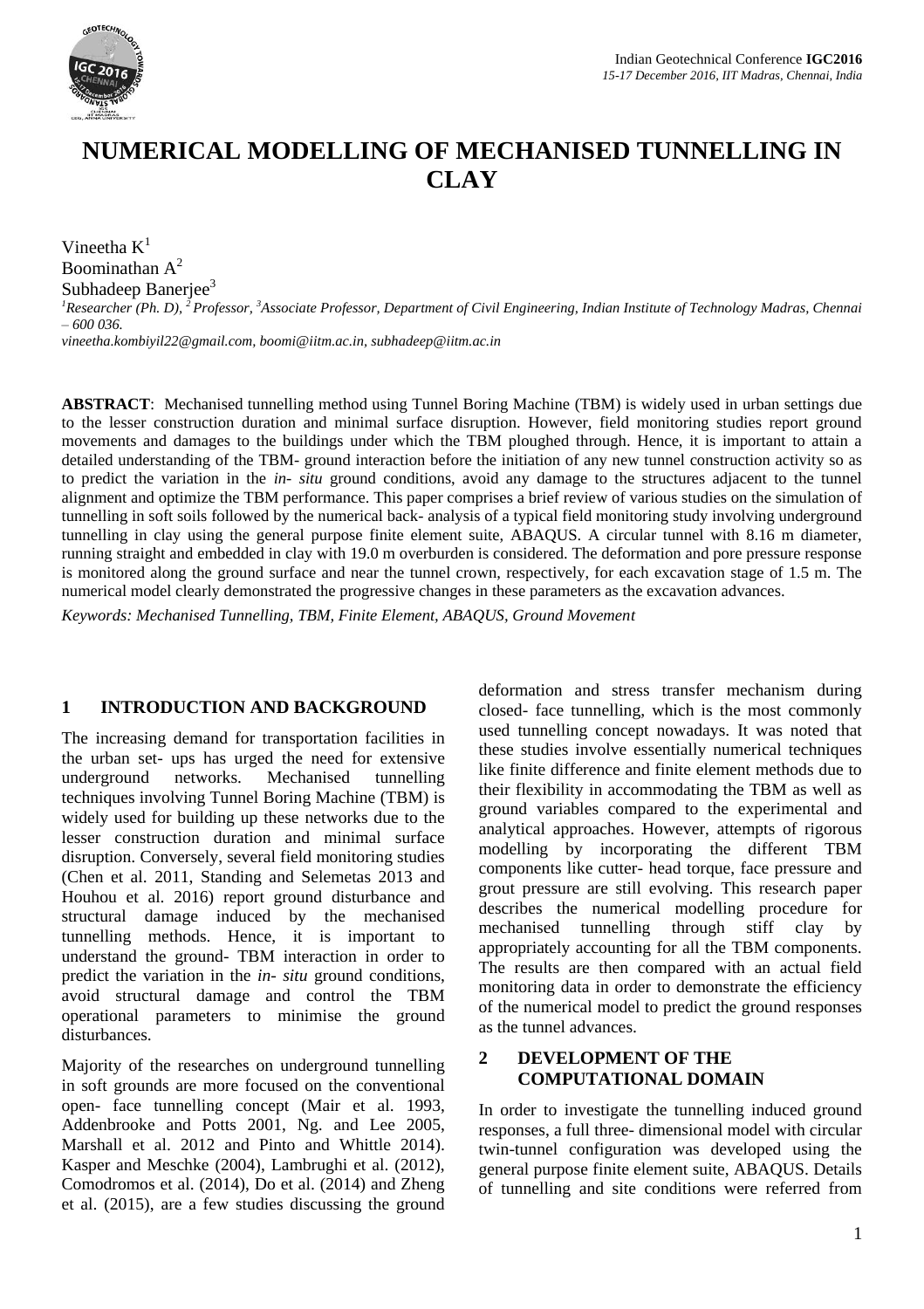Standing and Selemetas (2013). The tunnels are of 8.16 m diameter, running straight with 16.0 m centre- to centre distance and embedded in clay at a depth of 19.0 m. Figure 1 shows the cross- section of the twin- tunnel alignment and the site stratigraphy up to a depth of 35.0 m below the ground surface.



Fig.1 Cross- section of the twin- tunnel alignment

The dimensions of the computational domain was chosen to be  $H + 12$  D along the X- axis (across the direction of tunnelling),  $H+ 15$  D along the Y- axis  $\overline{\phantom{a}}$ (along the direction of tunnelling) and  $H + 6$  D along the Z- axis, where, H is the height of the overburden with respect to the tunnel- axis and D is the tunnel diameter.

# **2.1 Finite Element Mesh**

Figure 2 shows the 3 D finite element mesh for the underground tunnel model considered in this study.



Fig.2 The 3 D finite element mesh for the underground tunnel model considered in this study

It consists of a heterogeneous soil section with eight distinct layers, TBM shield, lining and grout components. C3D8RP (Eight- noded linear brick

element with trilinear displacement, pore pressure and reduced integration scheme) was used to discretise soil and grout sections, whereas, S4R (four- noded conventional stress/ displacement shell element with reduced integration scheme) was used for the TBM shield and tunnel lining.

Translations in X and Y directions were constrained along the vertical boundaries of the soil domain in YZplane and XZ- plane, respectively. Translations in all directions were constrained along the bottom boundary of the model. All the three rotational degrees of freedom were constrained for the TBM shield and lining.

#### **2.2 Materials and Constitutive Relations**

Soil properties used in the analysis are shown in Table 1. Ground water table is assumed at the ground level. TBM shield, grout and tunnel lining material parameters used in the analysis are presented in Table  $\mathcal{L}$ 

|  | Table 1 Soil Parameters |
|--|-------------------------|
|--|-------------------------|

| <b>Material</b>      | Depth<br>(m)     | γ<br>(kN)<br>$m^3$ | ${\bf E}_{\bf n}$<br>(MPa) | $\mathbf{v}$ | $e_0$ | $c_n$<br>(kPa)   |
|----------------------|------------------|--------------------|----------------------------|--------------|-------|------------------|
| Made<br>Ground       | $0 - 3.0$        | 18                 | 3                          | 0.49         | 1.08  | 20               |
| Upper<br>Clay        | $3.0-$<br>3.8    | 15                 | 0.9                        | 0.49         | 8.1   | 20               |
| Peat                 | $3.8-$<br>6.5    | 15                 | 0.45                       | 0.49         | 9     | 20               |
| Lower<br>Clay        | $6.5-$<br>7.5    | 15                 | 0.9                        | 0.49         | 1.62  | 20               |
| Terrace<br>Gravel    | $7.5 -$<br>11.2  | 20                 | 24                         | 0.2          | 0.79  |                  |
| London<br>Clay       | $11.2 -$<br>23.7 | 19                 | 54                         | 0.49         | 0.68  | 60<br>$+3z^*$    |
| Harwich<br>Formation | $23.7 -$<br>27.7 | 20                 | 60                         | 0.49         | 0.68  | 97.5<br>$+3z^*$  |
| Lambeth<br>Group     | $27.7-$<br>32.5  | 21                 | 70                         | 0.49         | 0.68  | 109.5<br>$+3z^*$ |

 $z =$  depth below top of London Clay

Table 2 TBM Shield, Grout and Tunnel Lining Material Parameters

| <b>Material</b> | Outer<br><b>Diameter</b><br>(m) | <b>Thickness</b><br>(m) | $\sim$<br>(kN)<br>$m^3$ | E<br>(GPa) | v    |
|-----------------|---------------------------------|-------------------------|-------------------------|------------|------|
| Shield          | 8.12                            | 0.1                     | 80                      | 1500       | 0.13 |
| Grout           | 8.12                            | 0.155                   | 20                      | 0.5        | 0.4  |
| Lining          | 7.81                            | 0.35                    | 25                      | 26.3       | 0.2  |

Drucker Prager constitutive relation with a cap is used to model the undrained behaviour of clay deposits. The addition of a cap yield surface helps to control volume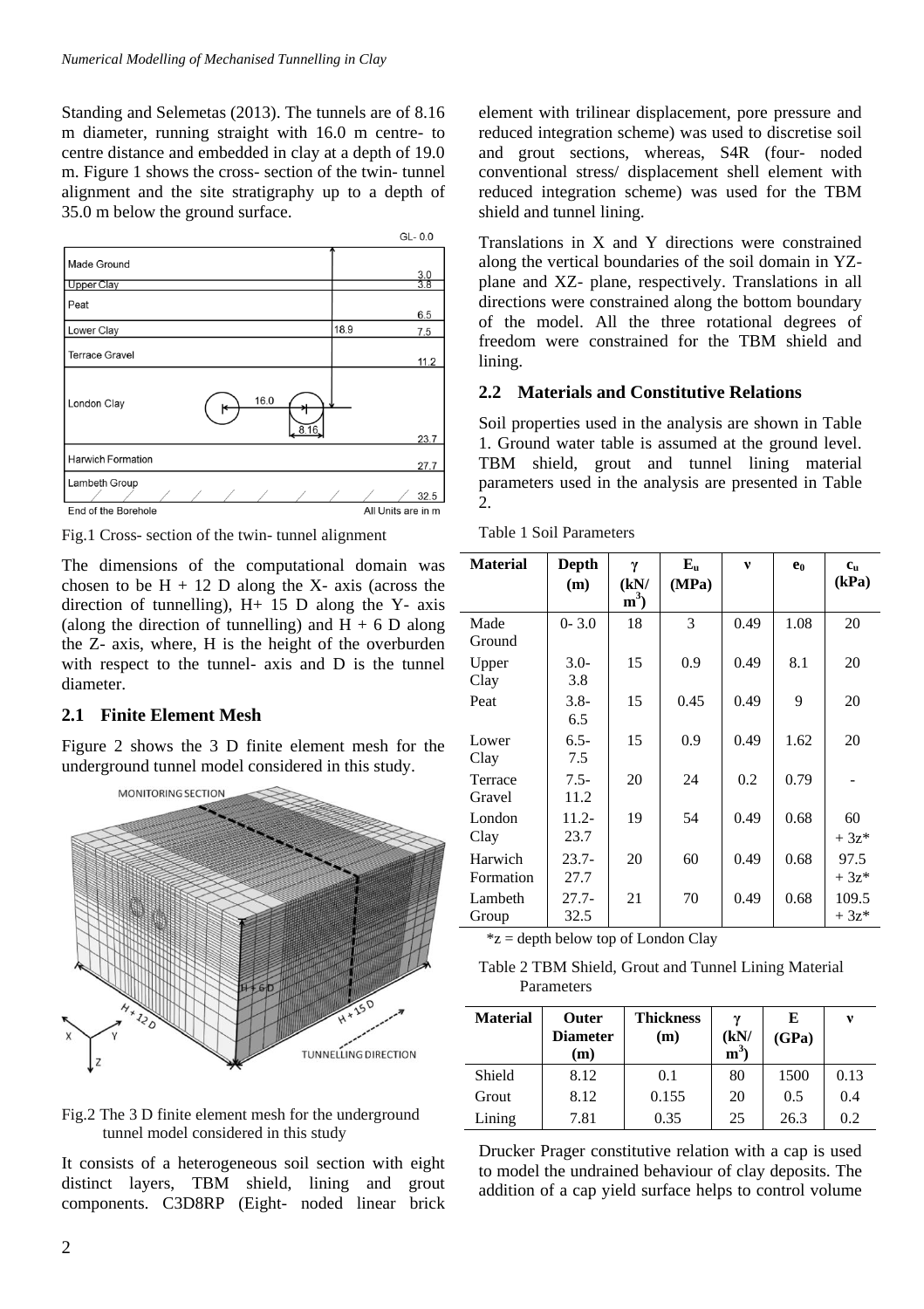dilatancy when the material yields in shear. Drucker Prager constitutive relation without a cap is used to model the terrace gravel. The friction angle is 39 degrees for the Terrace gravel layer. Shield, lining and grout are modelled as simple linear elastic materials with an assumption that elastic strains developed in the material are less than 5 %.

# **3 MODELLING PROCEDURE FOR MECHANISED TUNNELLING**

The *in- situ* stress conditions were initially established with the introduction of gravity load in the soil domain. To eliminate boundary effects, initially tunnel is excavated 25.0 m away from the front boundary in the X- Z plane. Loads/ pressures are applied as summarised in Table 3. Tunnel is excavated for a length of 1.5 m, equivalent to one lining ring width. The step time period is 3.9 hours which is equivalent to the rate of advance of the TBM (0.375 m/ hr). A coupled pore fluid diffusion and stress analysis offered by ABAQUS/ Standard (ABAQUS 2012) was carried out. Accordingly, the porous medium is modelled as a multiphase material considering the presence of two fluids i.e. wetting liquid and gas. The finite element mesh is attached to the solid phase allowing the fluid flow through this mesh. An effective stress principle is used to describe the porous medium behaviour.

Table 3 Loads Considered in the Mechanised Tunnelling Simulation Procedure

| Load type                            | Magnitude*         | <b>Region of application</b>                         |
|--------------------------------------|--------------------|------------------------------------------------------|
| Cutter-head<br>torque                | $1.12$ MN m        | Excavation face at every<br>1.5 m interval           |
| Face pressure                        | 2.0 <sub>bar</sub> | Excavation face at every<br>1.5 m interval           |
| <b>Traction</b> from<br>shield- skin | 5.54 MN            | Excavated soil surface in<br>contact with the shield |
| Tail grout<br>pressure               | 1.6 <sub>bar</sub> | Excavated soil surface<br>after shield removal       |

\*Magnitudes are taken from Standing & Selemetas (2013)

# **4 RESULTS AND DISCUSSION**

Ground response discussed in this section include vertical displacement and pore pressure variation at selected locations, monitored for each excavation stage of 1.5 m during the excavation of the left- tunnel. Results from the finite element study are compared with the field monitoring data reported in Standing and Selemetas (2013). Figure 3 shows the vertical displacement profile on the ground surface along the monitoring section against the distance of the TBM face from the monitoring section as the tunnel advances. The co- ordinates  $(x, y, z) = (0, 0, 0)$ corresponds to the location on the ground surface above the centre- line of the left- tunnel lying in the

monitoring section. Both the field data and finite element analysis results shows an initial heave (< 1 mm) as the TBM approaches the monitoring section with the distance of face at about  $y = -20.0$  m. This is followed by a progressive settlement of about 3 mm in the field study and about 6 mm in the numerical study.



Fig. 3 Vertical displacement at selected locations during the tunnel advancement plotted against the distance of the TBM face from the monitoring section.

Figure 4 shows the peak pore pressure responses obtained from the finite element study, during the withdrawal of tail grout pressure and installation of the tunnel lining. Excess pore water pressures close to 100 kPa was recorded in both the field as well as finite element study as the TBM face approaches the monitoring section. This can be attributed to the sudden settlement of soil above the tunnel- crown due to the withdrawal of shield and installation of lining togetherwith the fresh grout. As the tunnel advances beyond the monitoring section, it was observed that the pore pressure reduce gradually which can be attributed to the stress release above the tunnel due to grout hardening and transfer of overburden effectively to the tunnel lining.



Fig. 4 Pore water pressure variation near the tunnel crown during the tunnel advancement plotted against the distance of the TBM face from the monitoring section.

The finite element study overestimates the pore water pressure variation beyond the monitoring section which might be due to the undrained analysis type. The adoption of tail grout pressure values gauged directly from the pump would have also influenced the pore pressure response. The values gauged from the pump